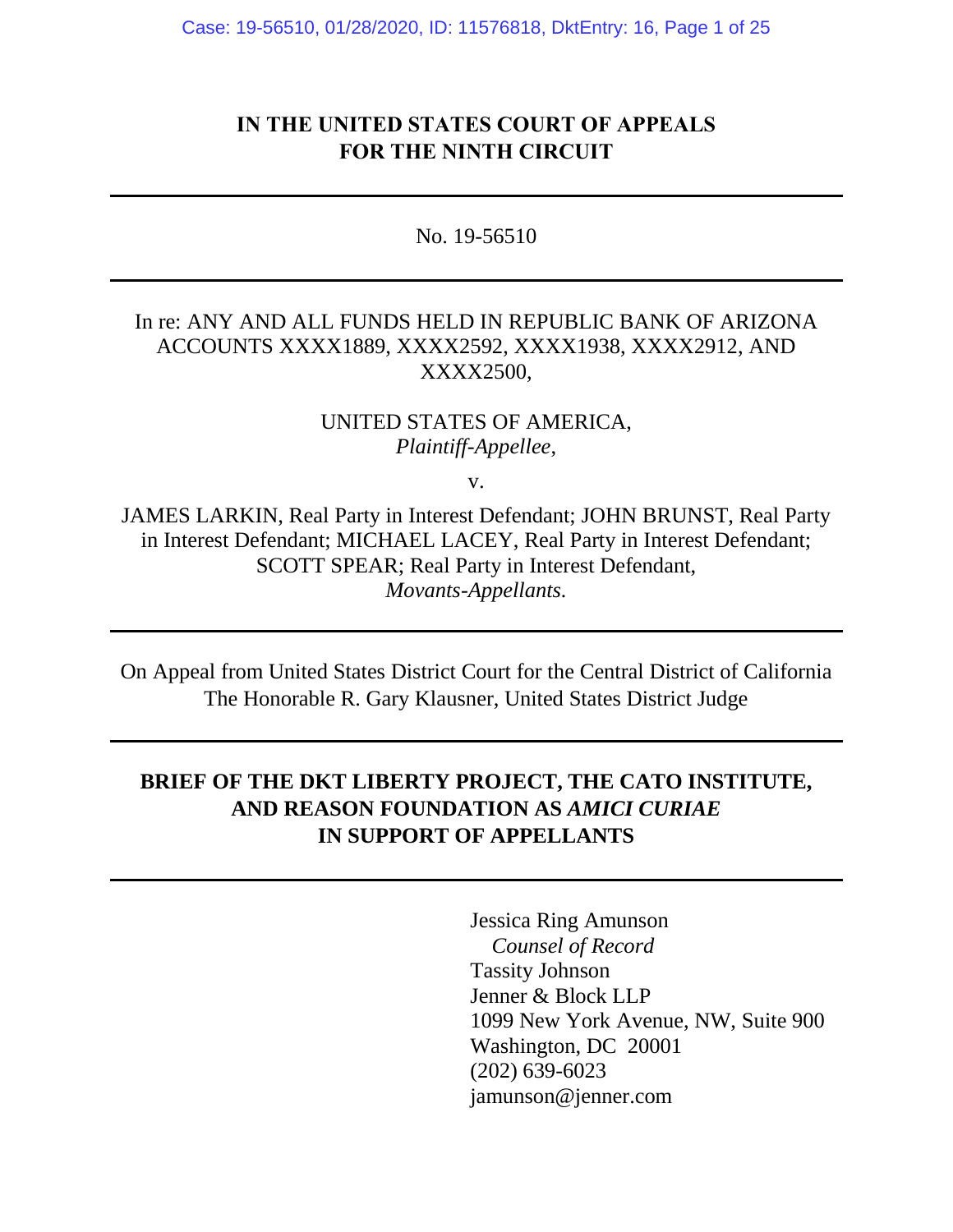## **CORPORATE DISCLOSURE STATEMENT**

Pursuant to Federal Rule of Appellate Procedure 26.1, undersigned counsel certifies that The DKT Liberty Project, Cato Institute, and Reason Foundation have no parent corporations and that no publicly held corporation owns 10 percent or more of their stock.

> /s/ Jessica Ring Amunson Counsel for *Amici Curiae*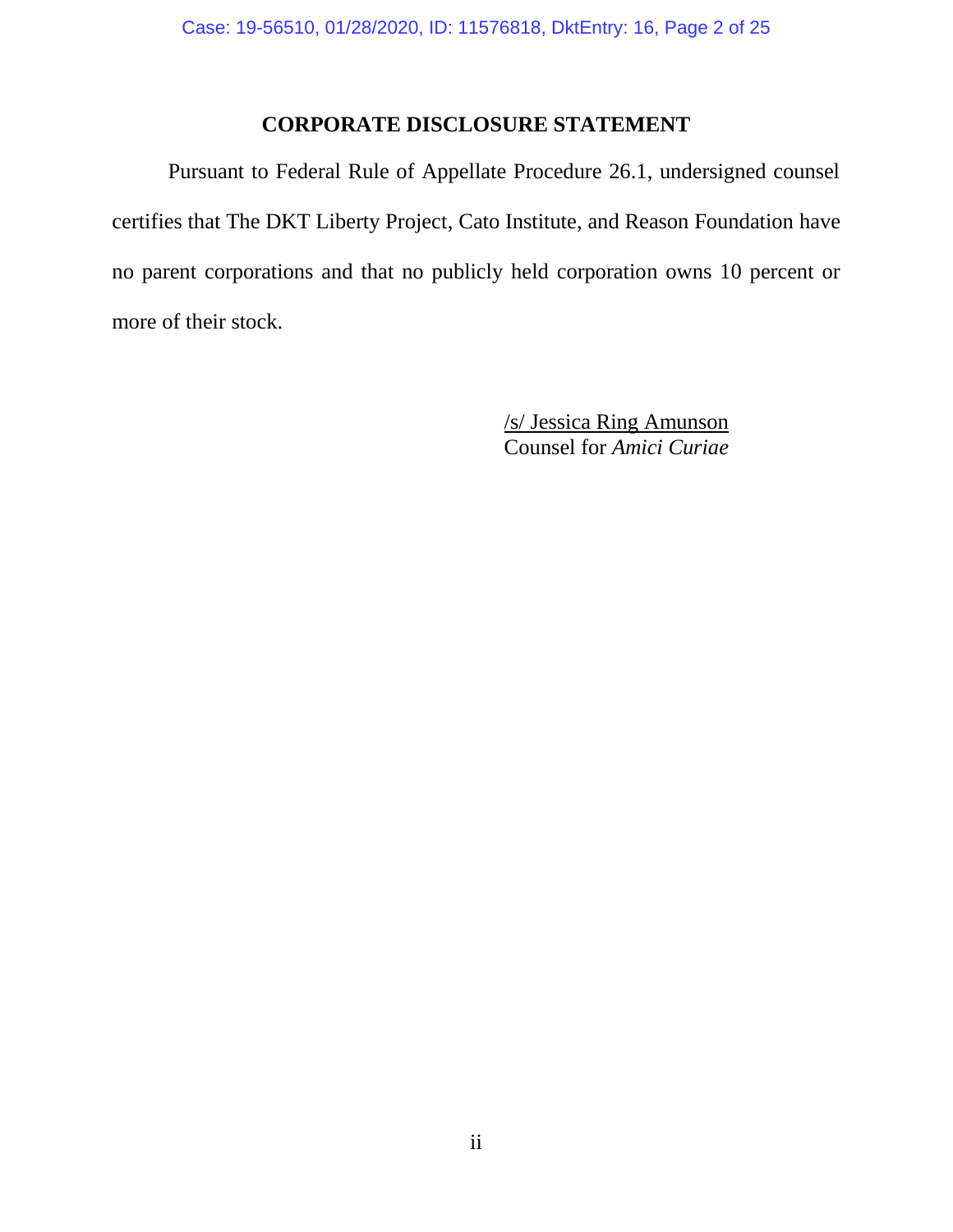# **TABLE OF CONTENTS**

| A.              | The First Amendment Presumptively Protects Publishing                                                              |  |
|-----------------|--------------------------------------------------------------------------------------------------------------------|--|
| <b>B.</b>       | Because the First Amendment Presumptively Protects<br>Publishing Proceeds from Seizure, an Adversarial Hearing Was |  |
| $\mathcal{C}$ . | The Government Is Using Seizure of Publishing Proceeds to                                                          |  |
|                 |                                                                                                                    |  |
|                 |                                                                                                                    |  |
|                 |                                                                                                                    |  |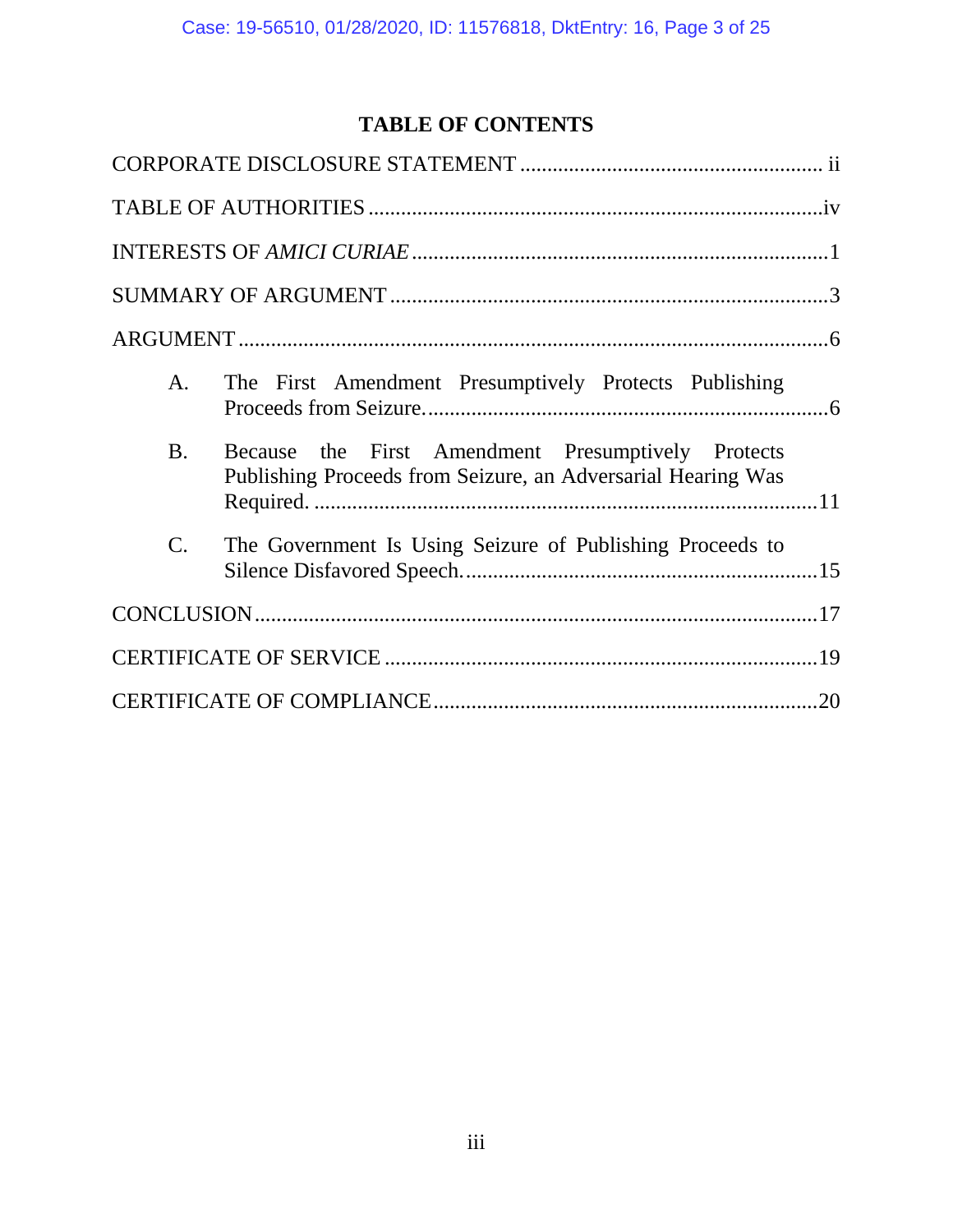# **TABLE OF AUTHORITIES**

# **CASES**

| A Quantity of Copies of Books v. Kansas, 378 U.S. 205 (1964) 12         |
|-------------------------------------------------------------------------|
|                                                                         |
|                                                                         |
|                                                                         |
|                                                                         |
|                                                                         |
|                                                                         |
|                                                                         |
| Fort Wayne Books, Inc. v. Indiana, 489 U.S. 46 (1989) 3, 12, 13, 14, 15 |
|                                                                         |
|                                                                         |
|                                                                         |
|                                                                         |
|                                                                         |
| Rosenberger v. Rector & Visitors of Univ. of Va., 515 U.S. 819 (1995)   |
| Simon & Schuster, Inc. v. Members of N.Y. State Crime Victims Bd.,      |
|                                                                         |
|                                                                         |
| United Mine Workers of Am., Dist. 12 v. Ill. State Bar Ass'n,           |
|                                                                         |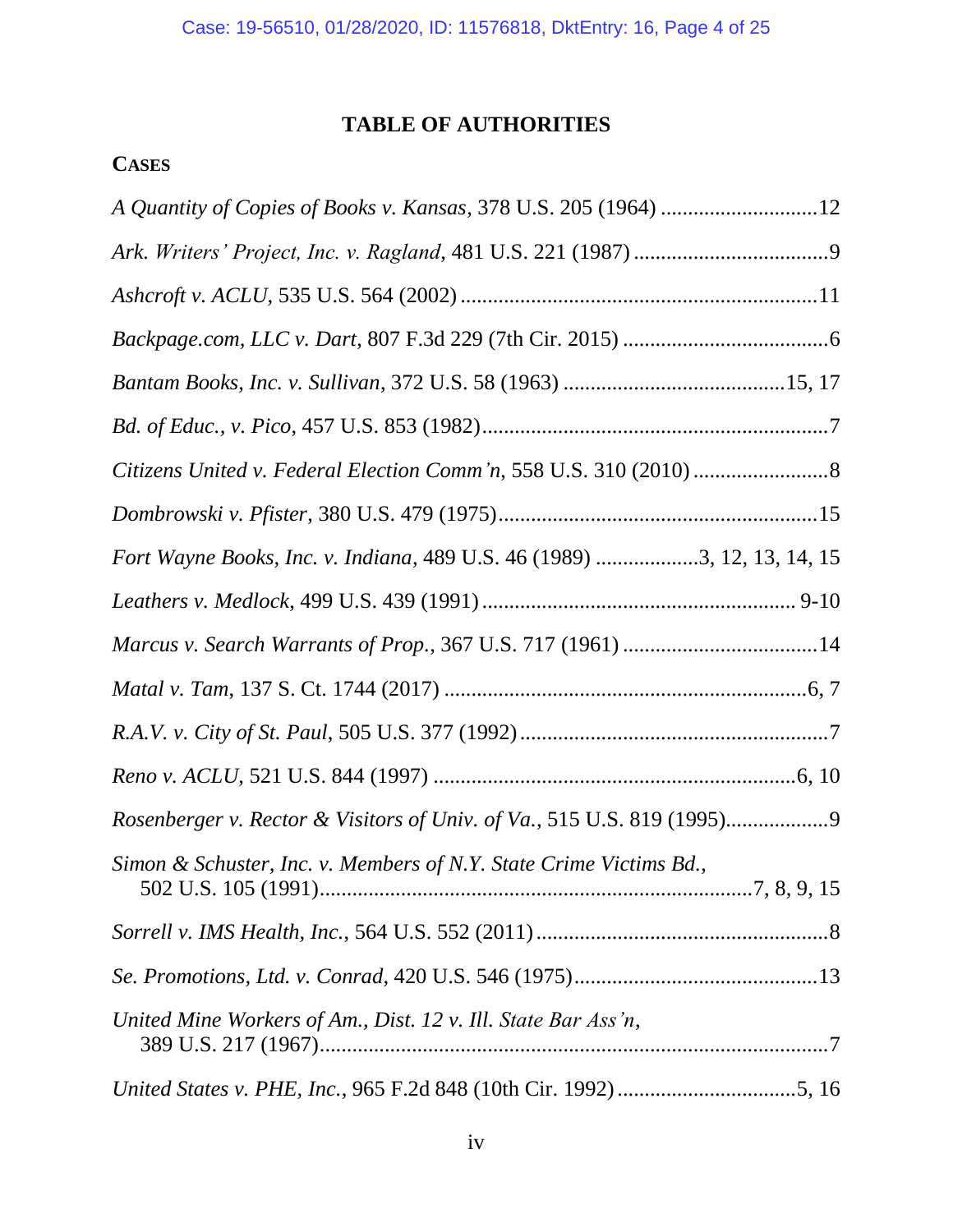*United States v. Playboy Entm't Grp., Inc.*, 529 U.S. 803 (2000).....................11, 12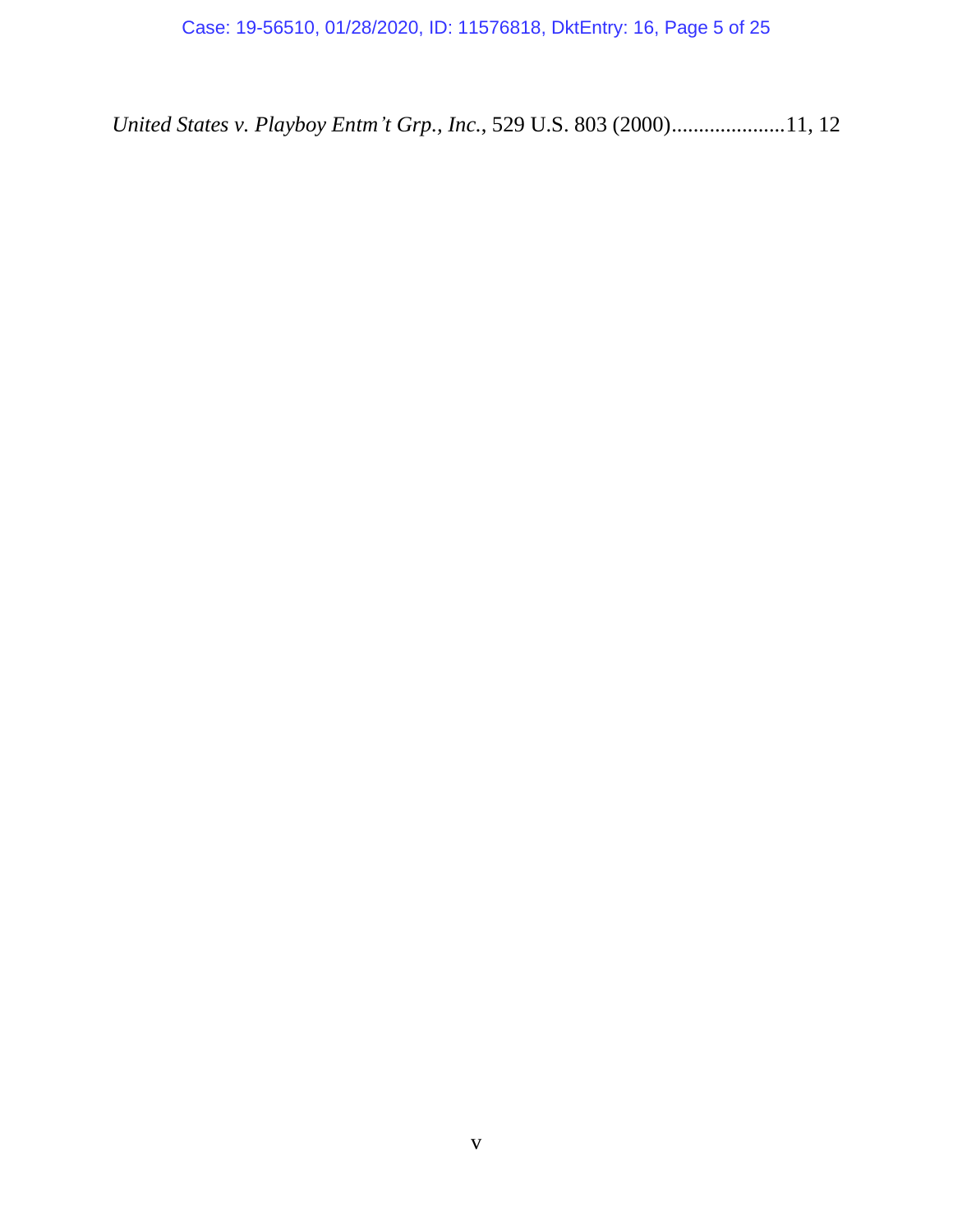### **INTERESTS OF** *AMICI CURIAE*<sup>1</sup>

*Amici* are nonprofit organizations dedicated to protecting individual liberties, and especially those liberties guaranteed by the Constitution of the United States, against all forms of government interference. *Amici* have a particular interest in this case because the government's use of its civil forfeiture powers to silence disfavored speakers poses a grave threat to individual liberty and the rights guaranteed by the First and Fourth Amendments.

The DKT Liberty Project was founded in 1997 to promote individual liberty against encroachment by all levels of government. The Liberty Project is committed to defending privacy, guarding against government overreach, and protecting every American's right and responsibility to function as an autonomous and independent individual. The Liberty Project espouses vigilance over regulation of all kinds, but especially those that restrict individual civil liberties. The Liberty Project has filed several briefs as *amicus curiae* in the United States Supreme Court and the courts of appeals on issues involving constitutional rights and civil liberties, including First Amendment rights, freedom from unreasonable searches and seizures, and the right to own and enjoy property.

 $\overline{a}$ 

<sup>1</sup> Pursuant to Federal Rule of Appellate Procedure 29(a), counsel for *amici* states that all parties have consented to the filing of this brief. Counsel further affirms that no counsel for a party authored this brief in whole or in part, and no person other than *amici* and their counsel made a monetary contribution to its preparation or submission.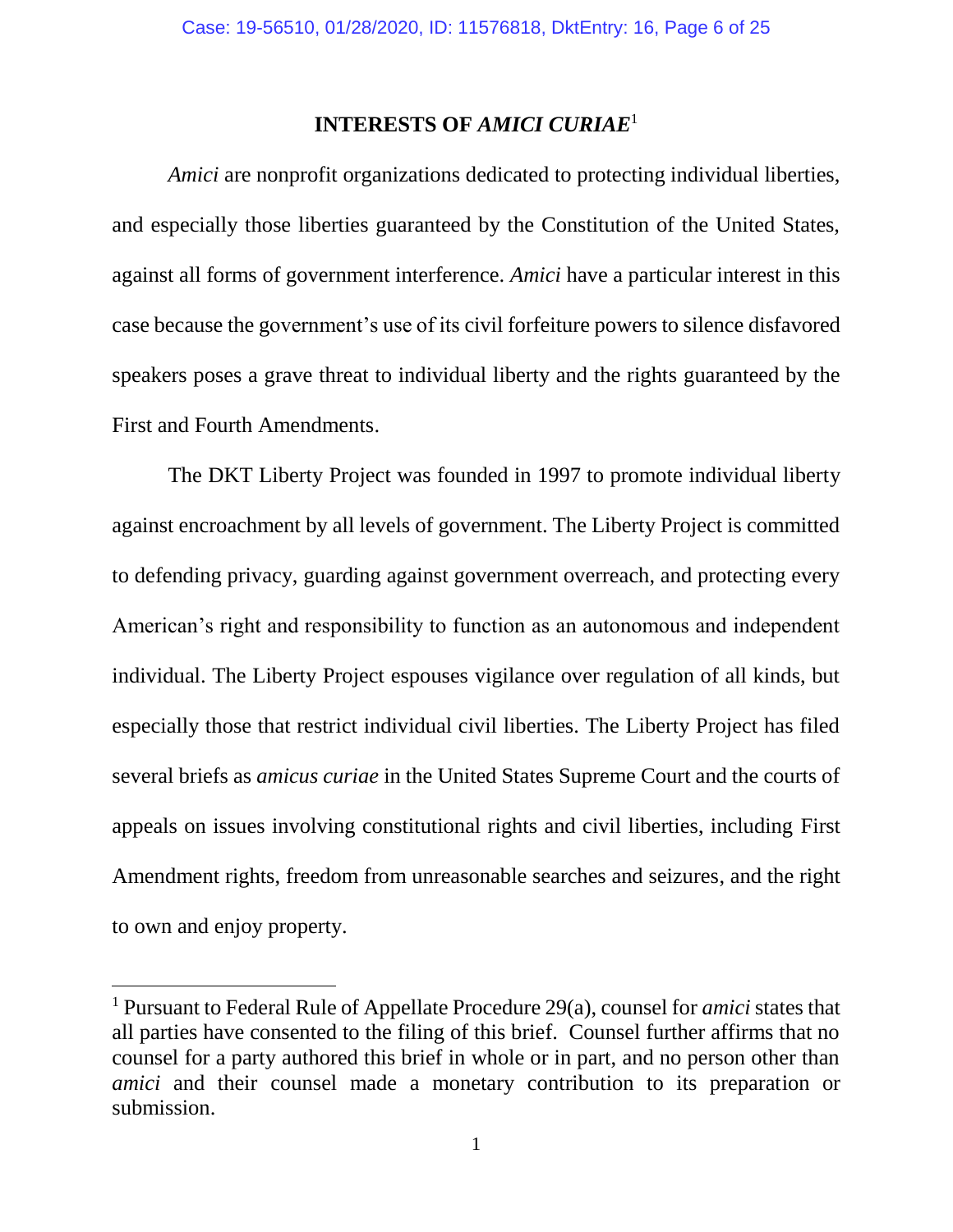#### Case: 19-56510, 01/28/2020, ID: 11576818, DktEntry: 16, Page 7 of 25

The Cato Institute was established in 1977 as a nonpartisan public policy research foundation dedicated to advancing the principles of individual liberty, free markets, and limited government. Cato's Robert A. Levy Center for Constitutional Studies was established to restore the principles of limited constitutional government that are the foundation of liberty. Toward those ends, Cato publishes books and studies, conducts conferences and forums, and produces the annual *Cato Supreme Court Review*.

Reason Foundation is a national, nonpartisan, and nonprofit public policy think tank, founded in 1978. Reason's mission is to advance a free society by applying and promoting libertarian principles and policies—including free markets, individual liberty, and the rule of law. Reason supports dynamic marketbased public policies that allow and encourage individuals and voluntary institutions to flourish. Reason advances its mission by publishing *Reason* magazine, as well as commentary on its websites, and by issuing policy research reports. To further Reason's commitment to "Free Minds and Free Markets," Reason participates as *amicus curiae* in cases raising significant constitutional or legal issues.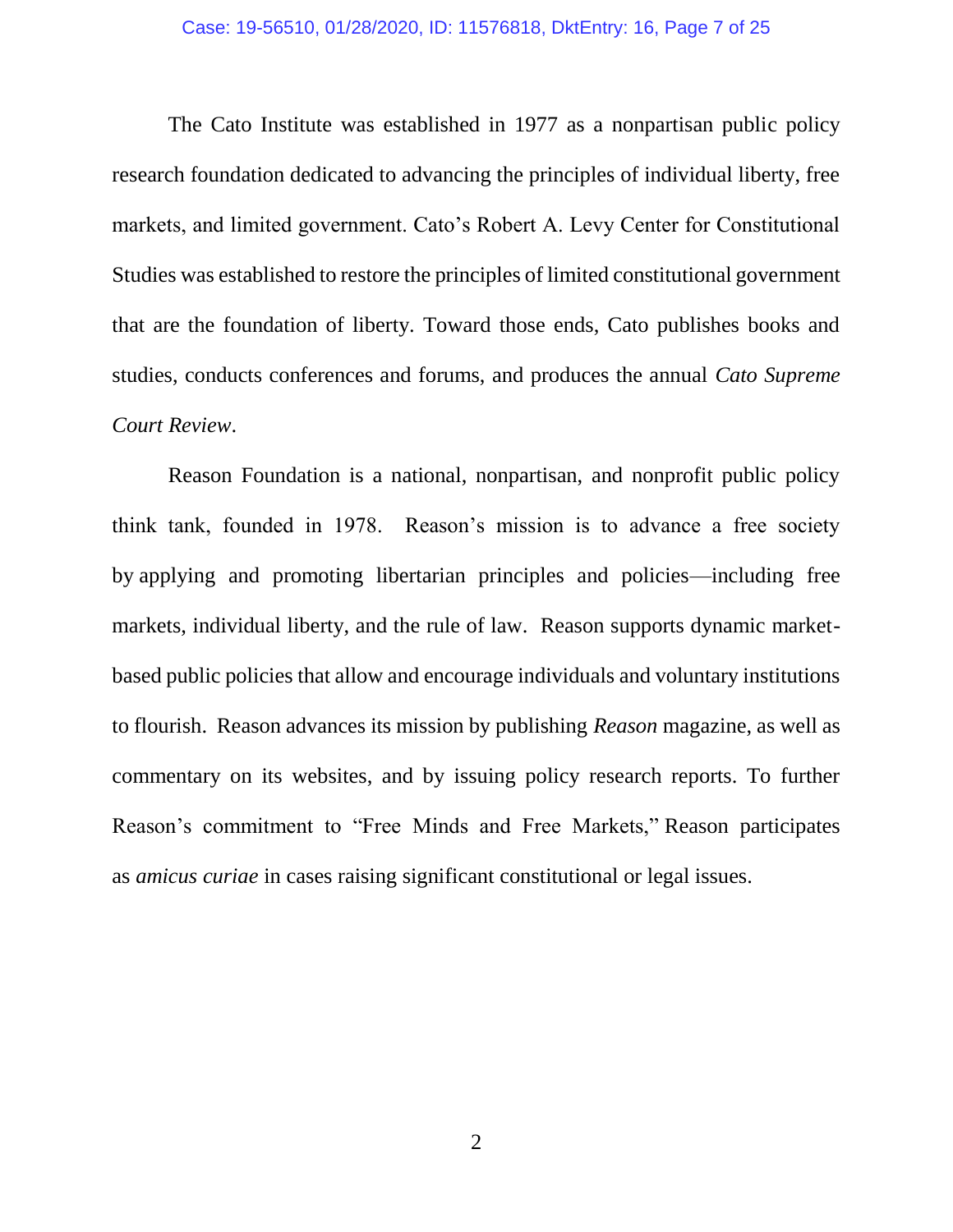### **SUMMARY OF ARGUMENT**

This case presents questions of critical importance under the First and Fourth Amendments that are of great concern to *Amici*. The Supreme Court has held that the Constitution presumptively protects *all* speech from government infringement, and that the government cannot impose penalties on speech—including financial burdens—without first overcoming that presumption in an adversary proceeding. Accordingly, the Court has recognized that, though "the general rule under the Fourth Amendment is that any and all contraband, instrumentalities, and evidence of crimes may be seized on probable cause . . . it is otherwise when materials presumptively protected by the First Amendment are involved." *Fort Wayne Books, Inc. v. Indiana*, 489 U.S. 46, 63 (1989). In the case below, the government ignored this admonition, seizing from Appellants publishing proceeds that are presumptively protected by the First Amendment, with neither a pre- nor a prompt post-seizure hearing. The District Court allowed these seizures to stand because it found that Appellants did not show that the publishing proceeds "merit[ed] special protection under the First Amendment." ER 7. But the District Court got the law exactly backwards. Proving that the publishing proceeds are not protected by the First Amendment through an adversarial hearing is what the government must do, *before* it is entitled to take them.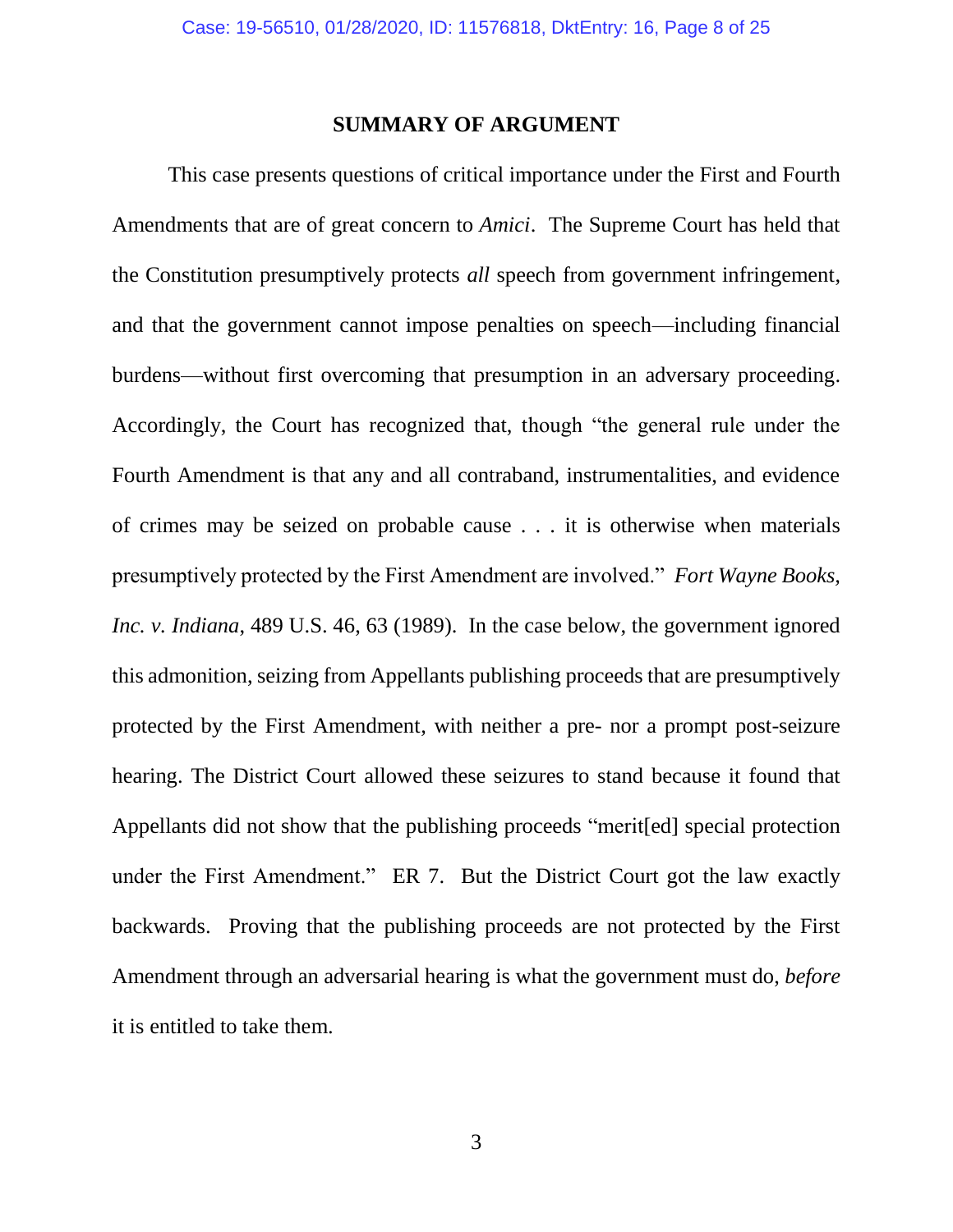*Amici* write to amplify the danger to free speech posed by the government's use of civil forfeiture to seize the proceeds of publications the government alleges are illegal. The government confiscated millions of dollars of proceeds not only from an online classified advertising website, but also from Appellants' numerous other publishing ventures—ventures completely unrelated to the alleged criminal activity of the website and indisputably protected by the First Amendment. And the government has done so on nothing more than its say-so that the publication from which the proceeds were earned is not protected by the First Amendment. Absent any meaningful judicial check on the government here, nothing can stop it from going after other publishers—of websites, or anything else—that it deems unworthy of First Amendment protection by seizing their proceeds. Although the government argued below that these seizures were unremarkable because the proceeds were allegedly connected to illegal conduct, the District Court was wrong to take the government at its word: judicial vigilance should be at its height when the First Amendment is at stake.

Publications like newspapers, books, and their internet analogs are presumptively protected by the First Amendment. This presumptive protection extends to monetary proceeds from their dissemination. The First Amendment's protections must reach such proceeds to preserve the integrity of the marketplace of ideas; for if the government can selectively impose financial burdens on speech, then

4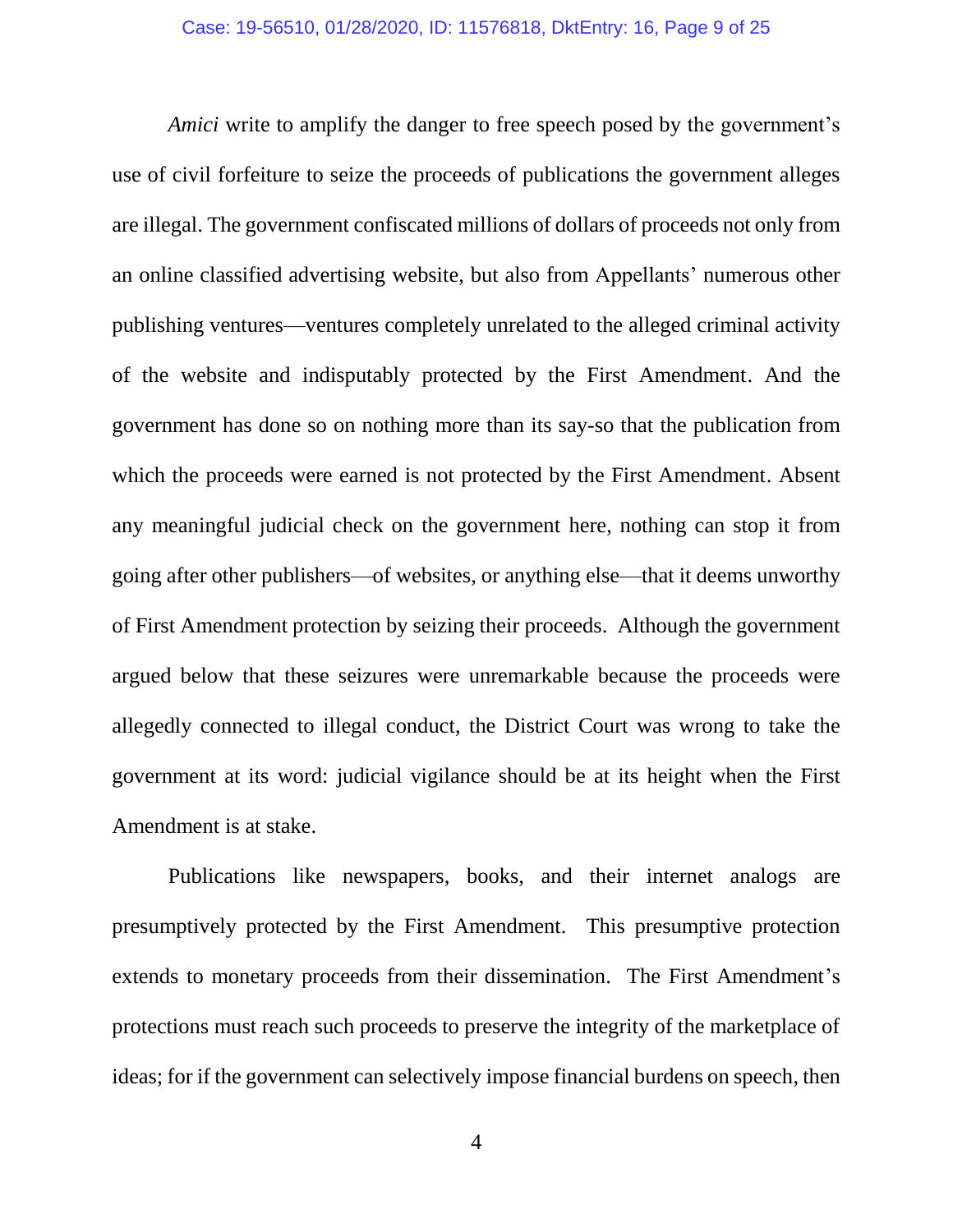#### Case: 19-56510, 01/28/2020, ID: 11576818, DktEntry: 16, Page 10 of 25

the government can silence the speakers themselves. The burden for rebutting the presumptive protection that such proceeds receive rests with the government. It is a heavy burden, as it must be to ensure the guarantees of the First Amendment. The government, then, can seize the proceeds from a publication the government claims is illegal only if the government first demonstrates, in an adversarial proceeding, that the publication is unprotected by the First Amendment.

Here, there was no adversarial proceeding, or any proceeding at all. Instead, the government usurped a role meant for an impartial arbiter, by assuming that these proceeds were not protected by the First Amendment—an assumption that the District Court simply rubber-stamped. Unfortunately, the government's conduct here is not new. The history of government efforts to suppress and censor disfavored speakers—particularly speakers who offer sexually-oriented publications—is long. Along with overseeing censorship boards and organizing adult bookstore raids, the government has previously mounted a multistate prosecutorial campaign designed to intimidate the adult entertainment industry—including the founder of one of the *Amici*—into silence. *See United States v. PHE, Inc.*, 965 F.2d 848 (10th Cir. 1992).

The campaign in *PHE, Inc.* involved tactics similar to those the government employed here, designed to bankrupt speakers by forcing them to litigate on multiple fronts to prove that their speech is protected by the First Amendment. In this case, the government has sought to more directly bankrupt the publishers by seizing their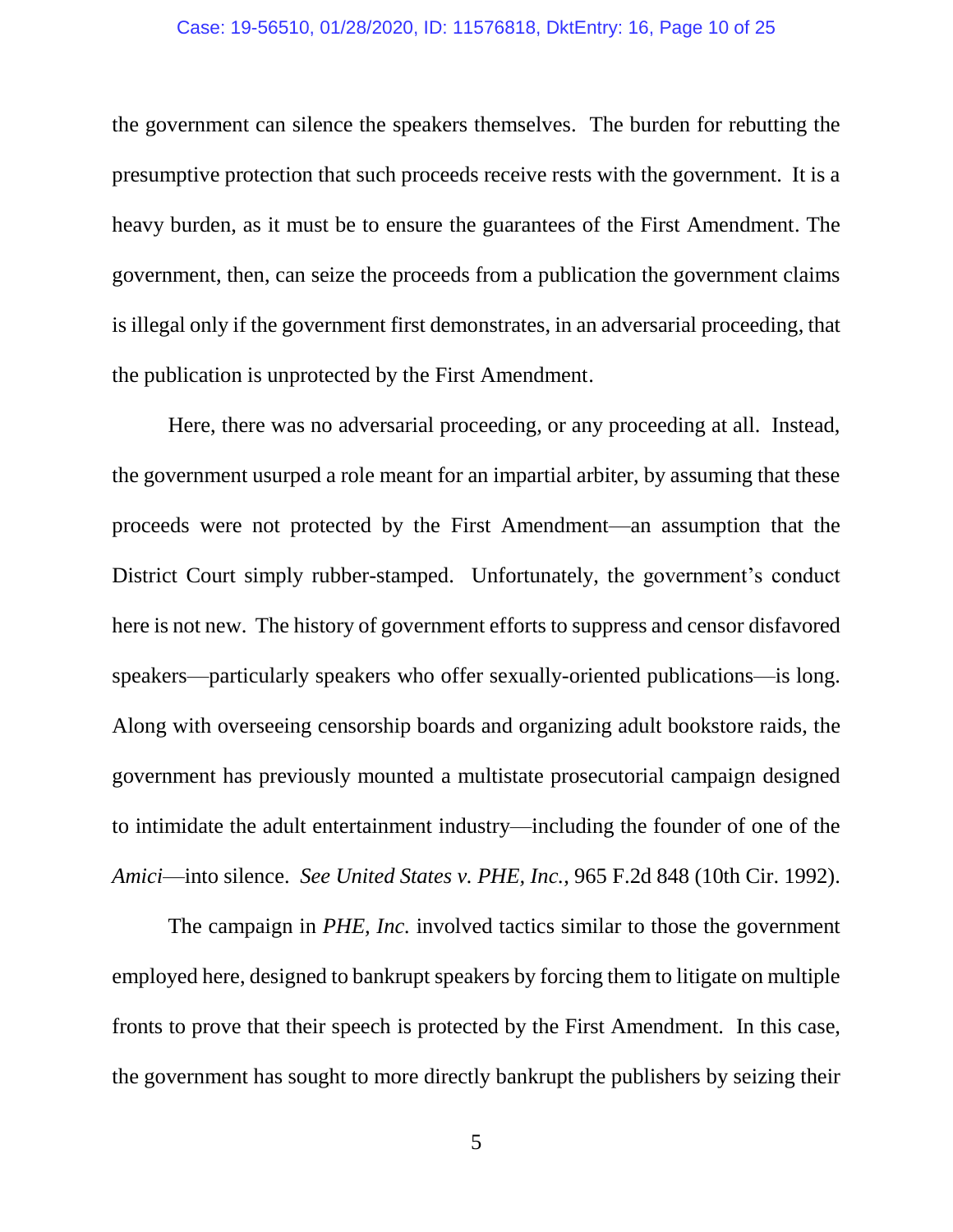#### Case: 19-56510, 01/28/2020, ID: 11576818, DktEntry: 16, Page 11 of 25

bank accounts, making it difficult for them to defend against charges that their publication is not constitutionally protected. In past cases, the government's efforts to impose burdens on publishers and speakers largely have been thwarted by the Supreme Court's clear instruction on the breadth of the First Amendment and its limits on the government's ability to assume speech is unprotected. Rather than follow the District Court's erroneous departure from this instruction, this Court should correct course and deem the government's seizures unconstitutional under the First Amendment.

#### **ARGUMENT**

# **A. The First Amendment Presumptively Protects Publishing Proceeds from Seizure.**

"[I]t is a fundamental principle of the First Amendment that the government may not punish or suppress speech based on disapproval of the ideas or perspectives the speech conveys." *Matal v. Tam*, 137 S. Ct. 1744, 1765 (2017). The First Amendment shields traditional and nontraditional forms of expression alike from government censorship. *See Reno v. ACLU*, 521 U.S. 844, 870 (1997). Internet websites (including Backpage.com) are as protected from content and viewpoint discrimination as newspaper companies and book publishers. *Backpage.com, LLC v. Dart*, 807 F.3d 229, 230 (7th Cir. 2015), *cert. denied*, 137 S. Ct. 46 (2016) (finding violation of Backpage.com's First Amendment rights). Government regulation that targets the content of publications, on and off the Internet, is presumptively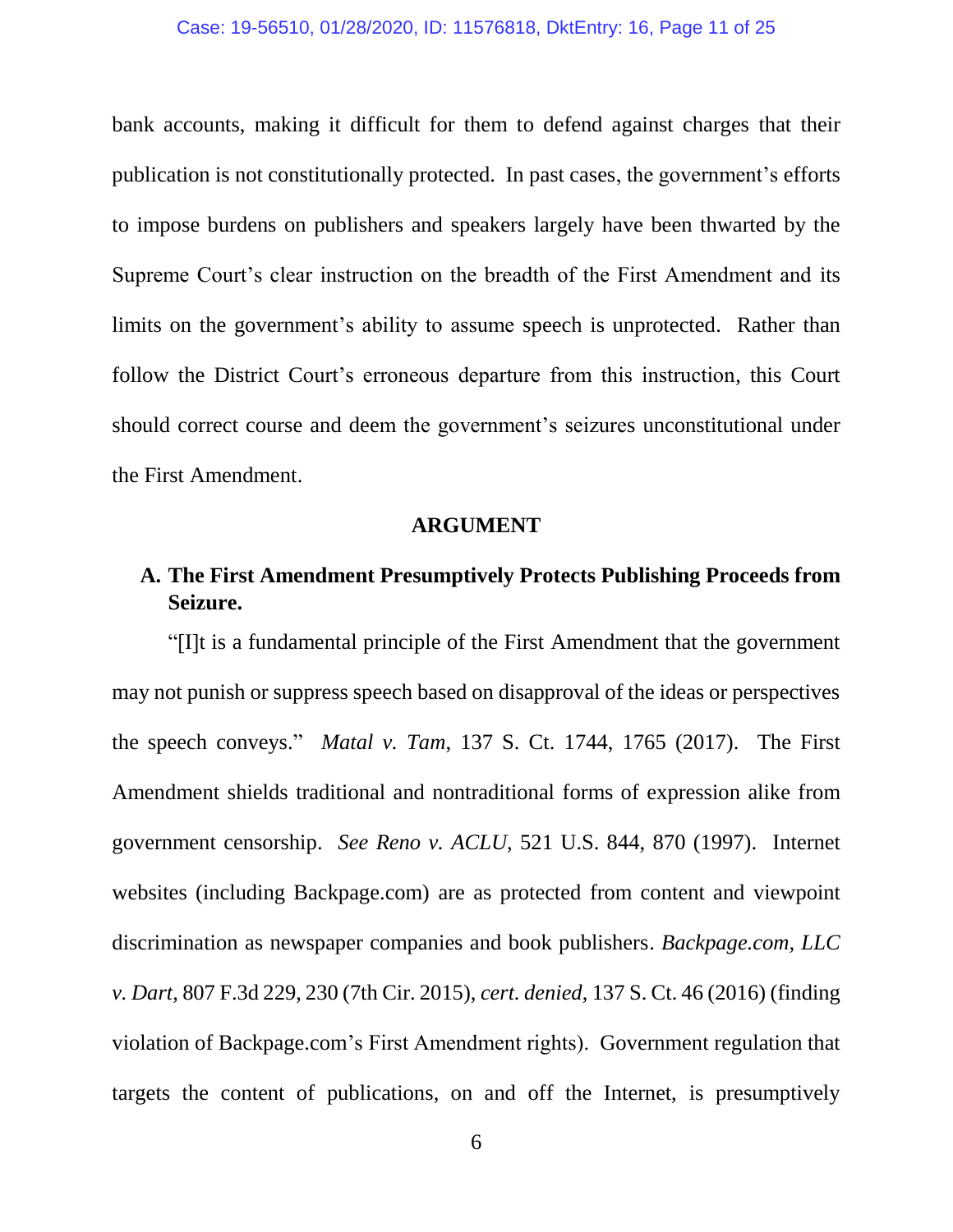unconstitutional. *See Matal*, 137 S. Ct. at 1766; *R.A.V. v. City of St. Paul*, 505 U.S. 377, 382 (1992) ("Content-based regulations are presumptively invalid."); *Simon & Schuster, Inc. v. Members of N.Y. State Crime Victims Bd.*, 502 U.S. 105, 116 (1991) ("The First Amendment presumptively places [content-based burdens on speech] beyond the power of the government.").

What the government cannot do to speech directly, it likewise cannot do indirectly, for "[t]he First Amendment would . . . be a hollow promise if it left government free to destroy or erode its guarantees by indirect restraints so long as no law is passed that prohibits free speech . . . ." *United Mine Workers of Am., Dist. 12 v. Ill. State Bar Ass'n*, 389 U.S. 217, 222 (1967). Accordingly, just as the government cannot seize a book because it disapproves of the viewpoints therein, *see Bd. of Educ., v. Pico*, 457 U.S. 853, 872 (1982) (schools cannot remove books from a library "simply because they dislike" the books' ideas), it cannot punish the publisher or bookseller for having distributed the book by seizing the proceeds from its sales. The First Amendment presumptively protects not only the publications themselves, but also the proceeds from their dissemination.

The Supreme Court made this explicit in *Simon & Schuster*, overturning the "Son-of-Sam" law, which required escrow of proceeds from publication of works describing an accused or convicted criminal's crime. *Id*. at 116-23. The government, the Court found, could not "single[ ] out income derived from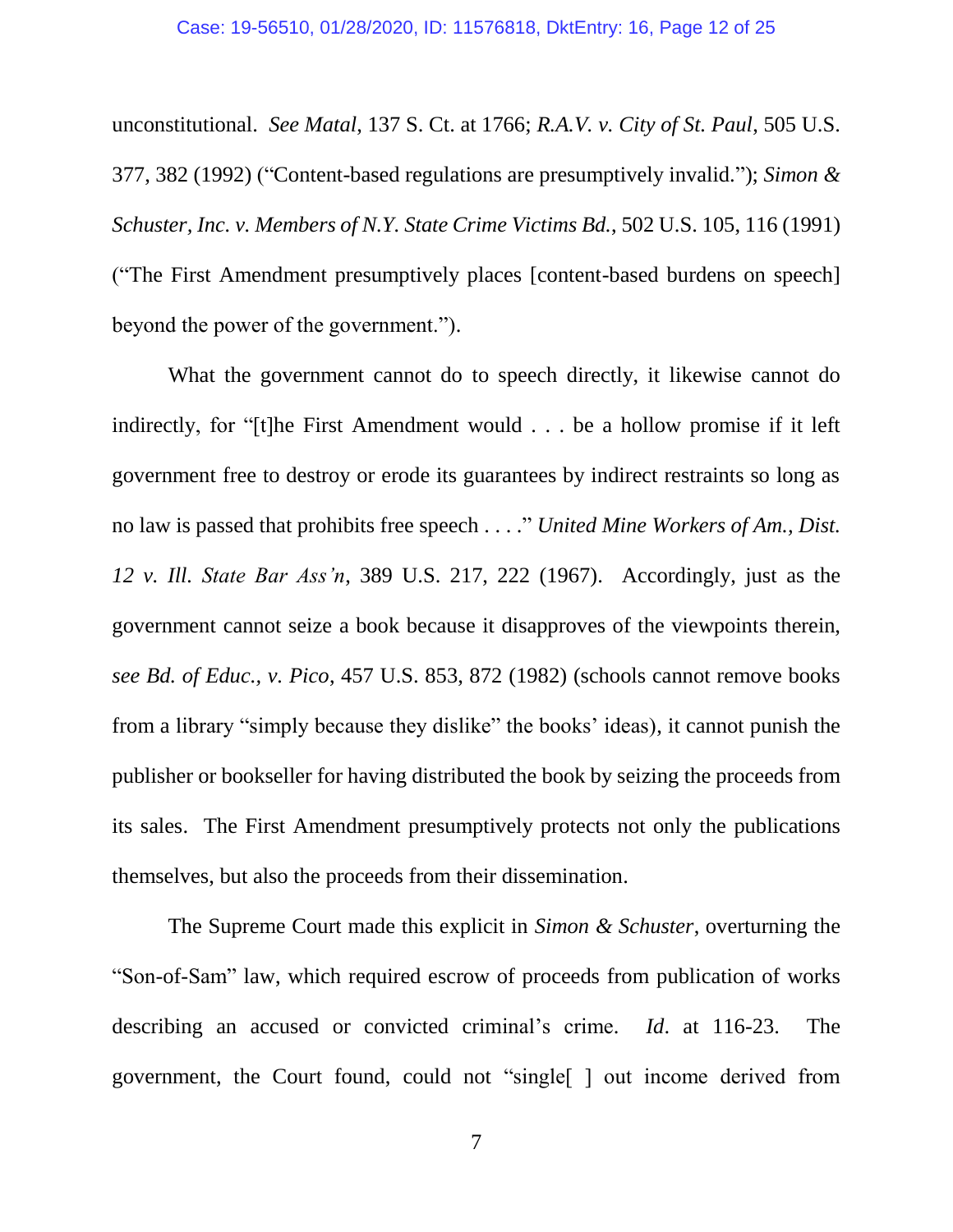#### Case: 19-56510, 01/28/2020, ID: 11576818, DktEntry: 16, Page 13 of 25

expressive activity for a burden the State places on no other income," and place that burden only on "works with a specified content," without running afoul of the Constitution.<sup>2</sup> *Id.* at 116; *see also Citizens United v. Federal Election Comm'n*, 558 U.S. 310, 336-37 (2010) (citing *Simon & Schuster* in observing that unconstitutional suppression of speech may involve "imposing a burden by impounding proceeds on receipts or royalties").

Publishing proceeds are thus inseparable from the published material itself. And as the Court has long recognized, the First Amendment cannot tolerate financial burdens on speakers when the burdens are motivated by the content of their speech, no more than it tolerates non-financial burdens. *Simon & Schuster*, 502 U.S. at 115 ("A statute is presumptively inconsistent with the First Amendment if it imposes a financial burden on speakers because of the content of their speech."); *see also Sorrell v. IMS Health, Inc.*, 564 U.S. 552, 557, 564, 571-72, 580 (2011)

 $\overline{a}$ 

 $2$  The Court's holding assumed that the proceeds were the "fruits of crime." 520 U.S. at 119. The mere fact that the proceeds might be *associated* with "illegal" activity, then, was not dispositive, because the proceeds were inarguably derived from constitutionally protected expressive activity. *Id.* at 119-20. The Son-of-Sam law was invalidated on the same grounds as laws restraining expressive activity with no connection to illegal activity—it was overturned because the government lacked a compelling state interest for it, and because it was not narrowly tailored. *Id.* at 120- 21. The government below did not argue that it has a compelling state interest in seizing Appellants' proceeds, or that it even needed to proffer one to justify its seizure. Instead, it simply assumed that it could seize the proceeds because they are not protected speech, without making any showing that the proceeds were, in fact, unprotected. *See infra* at 11-15.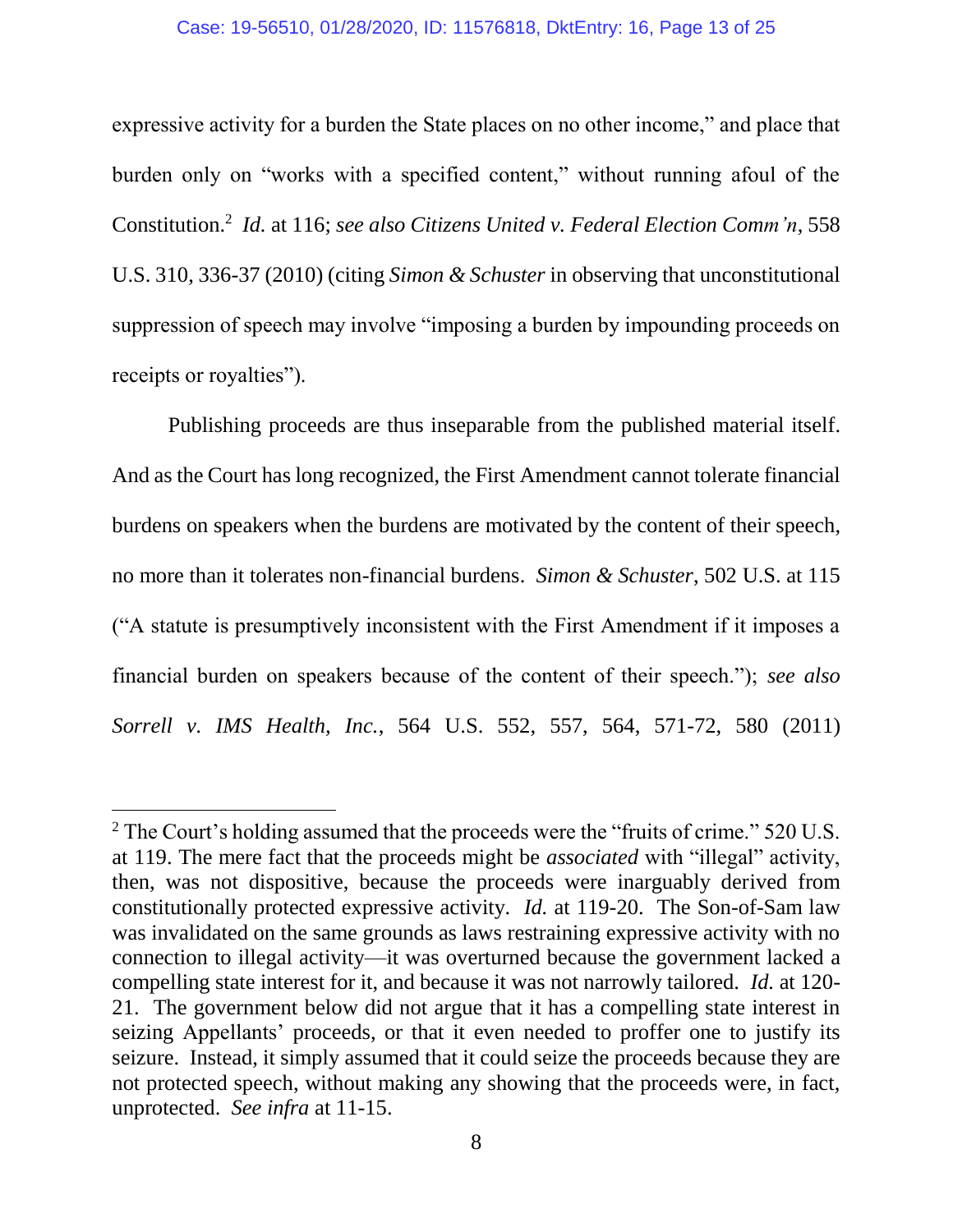#### Case: 19-56510, 01/28/2020, ID: 11576818, DktEntry: 16, Page 14 of 25

(invalidating, under First Amendment, law restricting, in part, sale of pharmacy records); *Rosenberger v. Rector & Visitors of Univ. of Va.*, 515 U.S. 819, 830-31, 836, 845-46 (1995) (finding First Amendment violation in university's denial of funds to newspaper with religious viewpoint); *Ark. Writers' Project, Inc. v. Ragland*, 481 U.S. 221, 229-30 (1987) (finding selective taxation of magazines based on their content "repugnant" to the First Amendment).

These cases demonstrate that the First Amendment's guarantee of free speech has an economic dimension. Only when all speakers, both favored and disfavored, can participate in the marketplace of ideas can that marketplace truly thrive. Seizing publishing proceeds is anathema to open exchange, because such seizure allows the government to summarily punish past speech: Depriving a disfavored publisher of its investment in its publishing enterprise, and of remuneration for publishing when favored publishers are not, sanctions the disfavored publisher for doing nothing more than speaking. It follows, then, that "content-based financial disincentives" on speech, such as fines on publishers for publishing certain books, can silence speakers just as effectively as proscribing access to the speech itself; for this reason, they are no more constitutional, absent a compelling state interest, than governmentsponsored book-burnings. *Simon & Schuster*, 502 U.S. at 117, 118.

The instant proceeding highlights how much "content-based financial disincentives," *id.* at 117, risk "distort[ing] the market for ideas," *Leathers v.* 

9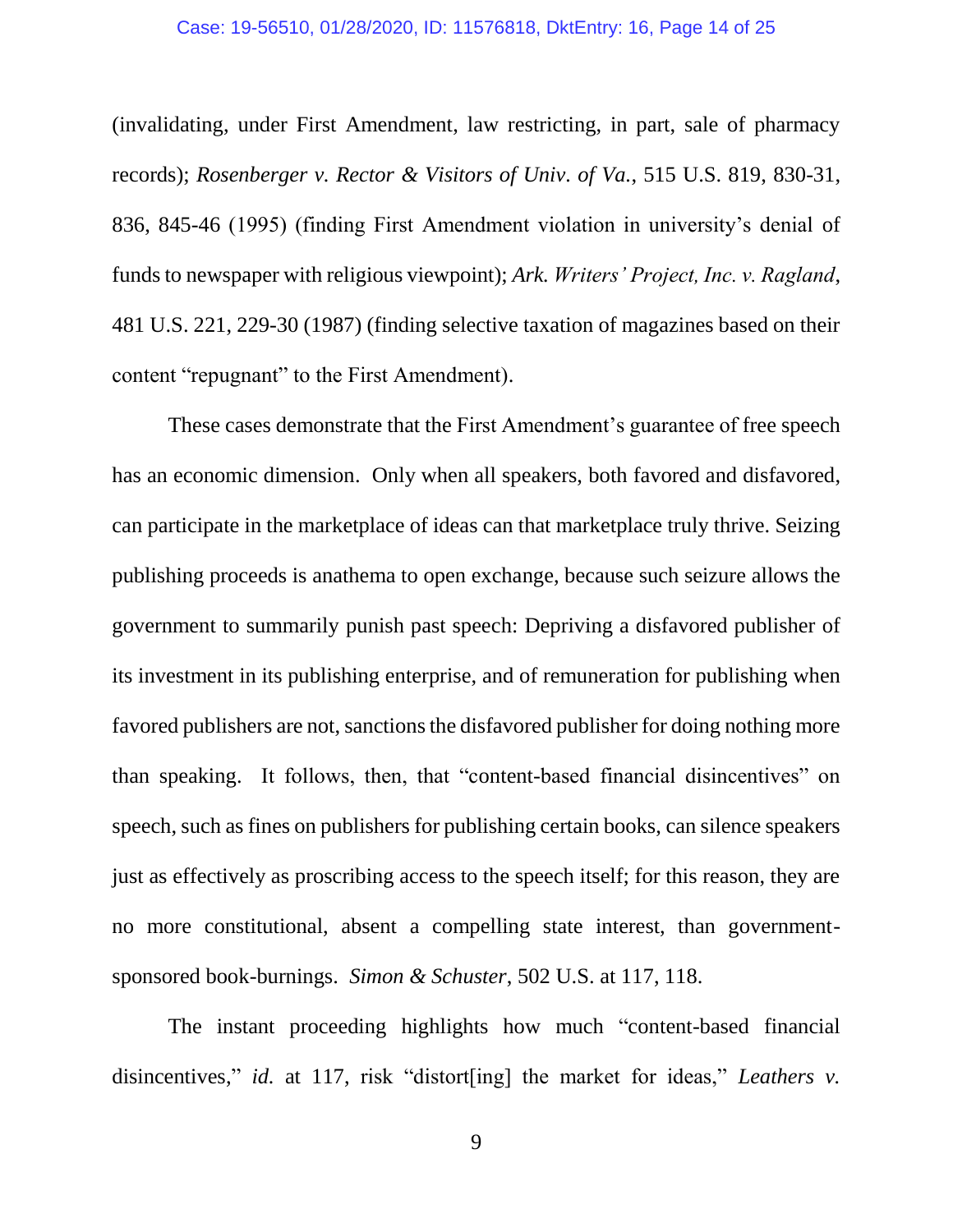*Medlock*, 499 U.S. 439, 448 (1991). Here, the government has—without notice or adversarial hearing—seized millions of dollars of proceeds, including advertising revenue, earned from decades of publishing not only Backpage.com, but also more than a dozen weekly newspapers that had absolutely nothing to do with Backpage.com. This seizure is a severe punishment, and it has been imposed on Appellants for no reason other than their past publications—an abuse of government power that, if unrestrained, will drive the voice of many speakers like Appellants out of the circulation of free and diverse thought.

The government has argued that it has the right to conduct the seizures because it has alleged that the proceeds earned from Backpage.com are all the product of "illegal activity." But Backpage.com, as one of the Internet's "vast democratic forums" for speech, *Reno*, 521 U.S. at 868, is presumptively protected by the First Amendment, *see* Appellants Br. at 6-8 & n.3, and its speech cannot be deemed "illegal activity" absent the government's proof otherwise during an adversary proceeding. Moreover, Appellants' former publishing ventures that are not connected at all to the alleged "illegal activity"—including 17 weekly newspapers published throughout the country—are presumptively protected by the First Amendment.<sup>3</sup> Ignoring this presumption, the government has proceeded with

 $\overline{a}$ 

<sup>&</sup>lt;sup>3</sup> By also seizing the proceeds from publishing newspapers unrelated to Backpage.com, the government has impaired First Amendment activity that it does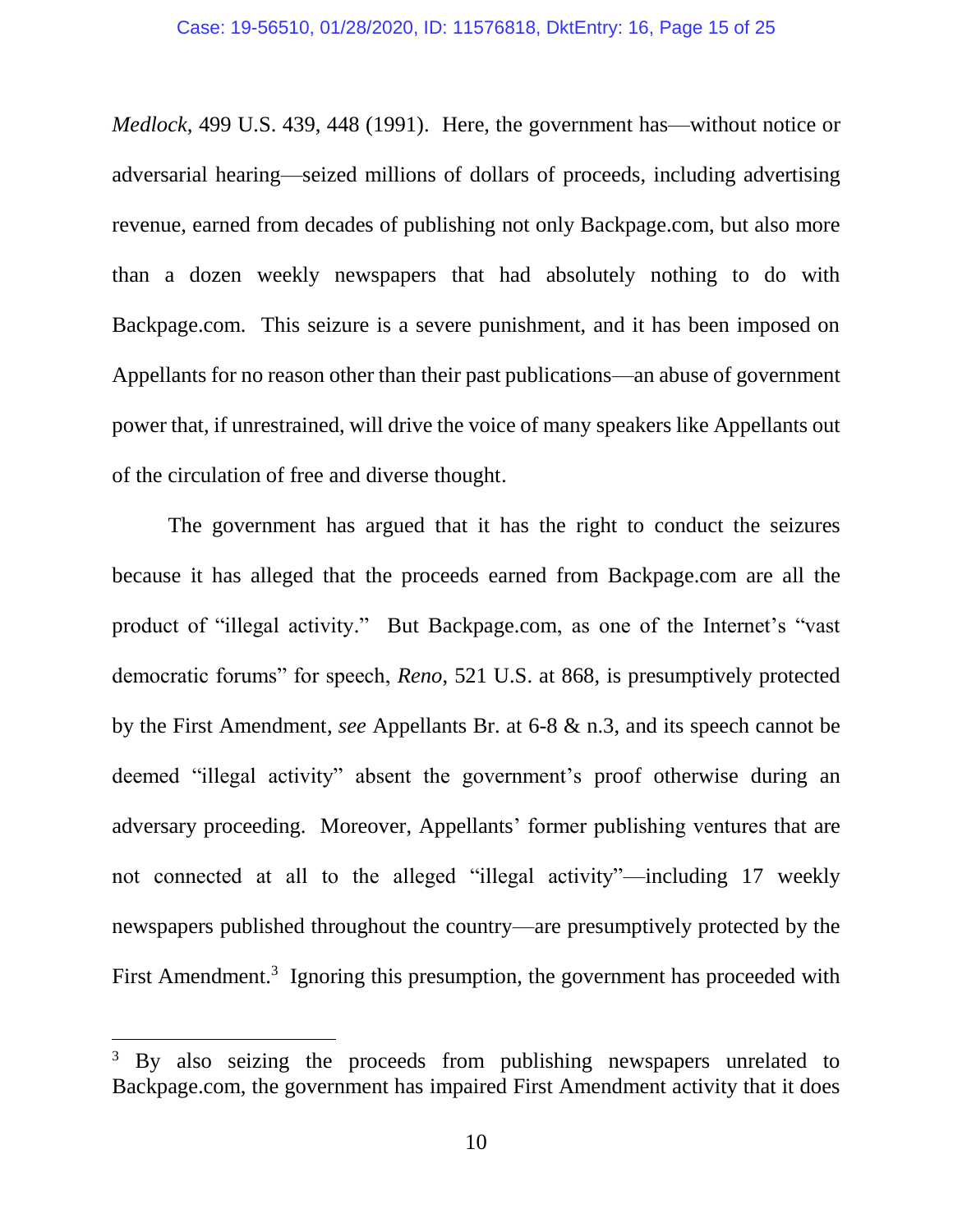forfeiture before any adjudication of the illegality of the speech on Backpage.com has been made, on the apparent belief that the website is unprotected speech simply because the government thinks it is. The circular logic of this is plain, and it has had profound consequences—the government has financially sanctioned a speaker for speaking, without first establishing any authority to do so.

### **B. Because the First Amendment Presumptively Protects Publishing Proceeds from Seizure, an Adversarial Hearing Was Required.**

The First Amendment's presumptive protection means that a publisher cannot be penalized for "illegal speech" absent a judicial finding, after an adversary proceeding, that the publication was unprotected. The government can only rebut this presumption by "proving the constitutionality" of its action, *United States v. Playboy Entm't Grp., Inc.*, 529 U.S. 803, 816-17 (2000), establishing that the expression at issue is unprotected speech, *Ashcroft v. ACLU*, 535 U.S. 564, 573-74 (2002), and that regulation is narrowly tailored to promote a compelling state interest. *Playboy Entm't Grp., Inc.*, 529 U.S. at 813.

The government must overcome a heavy burden before it may regulate expression because there is no margin for error in such regulation. "[T]he line between speech unconditionally guaranteed and speech which may legitimately be

 $\overline{a}$ 

not even claim is illegal. The government's conduct here, then, means that *any* publication's proceeds are subject to seizure, so long as those proceeds are held by an entity that also owns a *different* publishing enterprise engaged in allegedly illegal activity.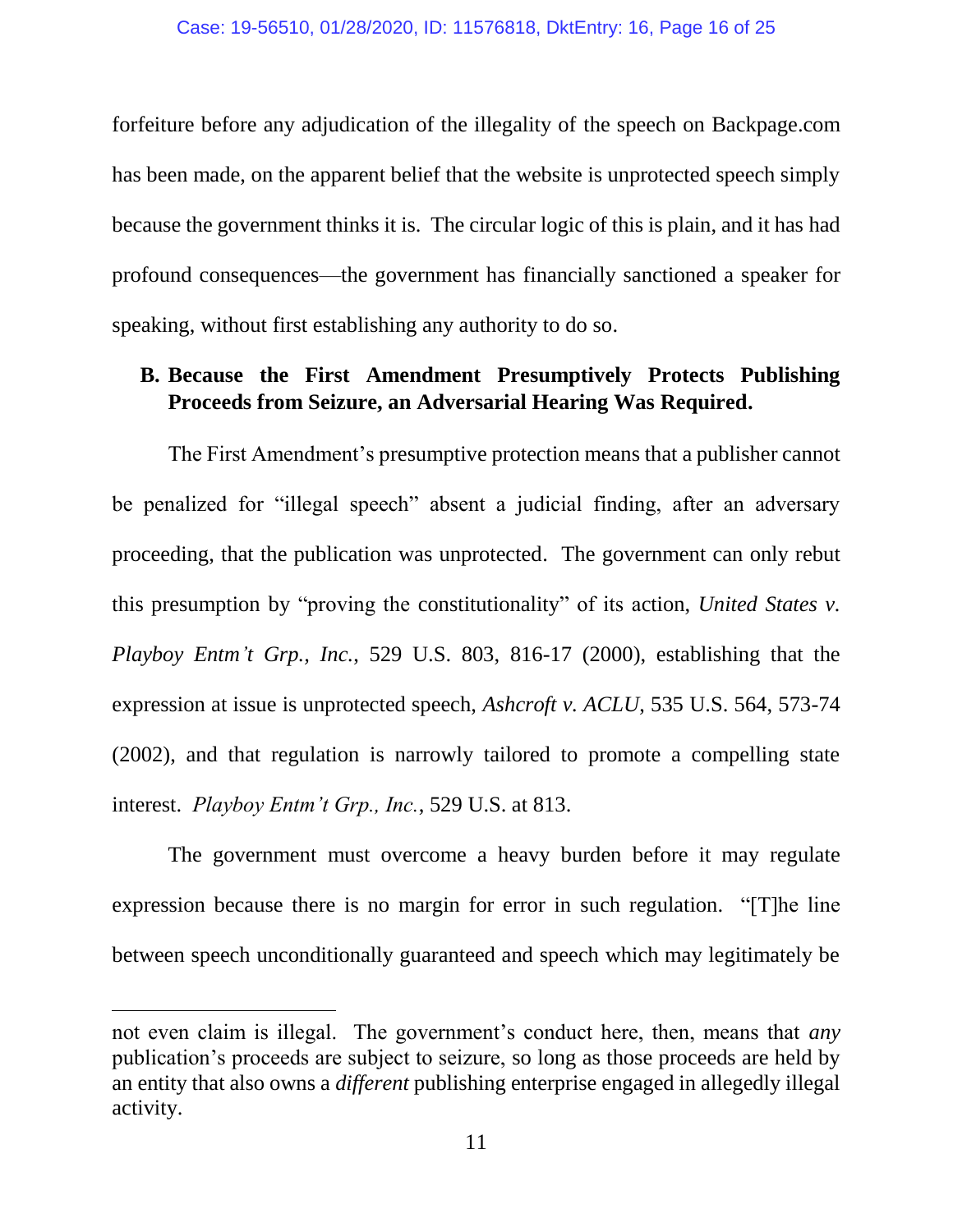#### Case: 19-56510, 01/28/2020, ID: 11576818, DktEntry: 16, Page 17 of 25

regulated, suppressed, or punished is finely drawn . . . . Error in marking that line exacts an extraordinary cost." *Playboy Entm't Grp.*, 529 U.S. at 817 (internal quotation marks and citation omitted). That cost is the "abridgment of the right of the public in a free society to unobstructed circulation" of constitutionally protected expression, *A Quantity of Copies of Books v. Kansas*, 378 U.S. 205, 213 (1964).

To guard against the risk that the government will abuse its civil forfeiture authority to suppress protected speech, the Supreme Court has held that the government can only seize expressive material if the material has been found in an adversarial proceeding to be unprotected speech. In *Fort Wayne Books*, prosecutors brought a civil racketeering complaint against Fort Wayne Books and two other book and video stores allegedly selling obscene materials. 489 U.S. at 51. After an *ex parte* determination of probable cause, everything in the stores was seized, including books, videos, and the proceeds from the sale of books and videos. *Id.* at 51-52. Shortly thereafter, the trial court held an adversarial hearing to determine whether there was, in fact, probable cause to believe that the bookstores' contents were the proceeds of racketeering crimes and thus subject to forfeiture. *Id.* at 52. The defendants maintained that their materials were protected by the First Amendment. *Id.* at 52-53. The case went to the Indiana Supreme Court, which held that the seizure was constitutional and the First Amendment was not relevant because the books and films had been found to be the proceeds of racketeering crimes. *Id.* at 53, 64-65.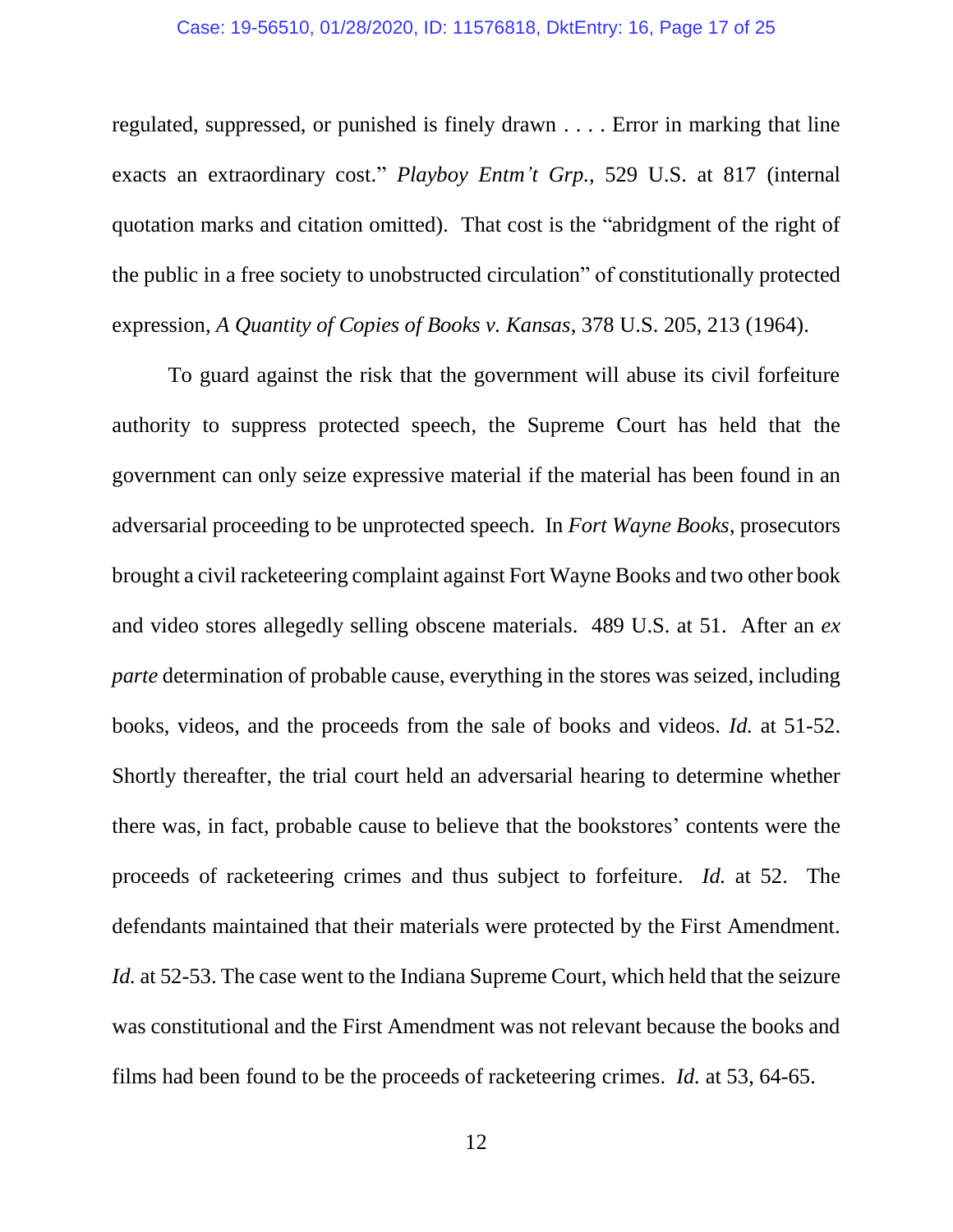But the United States Supreme Court overturned the Indiana Supreme Court's decision. The U.S. Supreme Court held that the seizure was unconstitutional, even though the trial court conducted a post-seizure, pretrial, adversarial hearing to determine probable cause. *Id.* at 64-67. Although the Court agreed that, in general, books and videos could be forfeitable like any other assets used in or derived from racketeering, the Court nonetheless held the First Amendment applied because the whole purpose of the prosecution was to "put an end to the sales" of the books and videos. *Id.* at 65. As a result, the books and films could not be seized until they were first adjudged to be obscene and unprotected by the First Amendment. Mere "probable cause to believe a legal violation ha[d] transpired" was "not adequate." *Id.* at 66.

The *Fort Wayne Books* decision was motivated by the Court's concerns that seizure of the publications, without prior adjudication of whether they were constitutionally protected, would lead to prior restraint—flipping the presumptive protection of such materials on its head. *Id.* at 63-64. But the threat of "freewheeling censorship," *Se. Promotions, Ltd. v. Conrad*, 420 U.S. 546, 559 (1975), inherent in a government that can suppress speech first and question the legitimacy of doing so later—or not at all—is no less present when the government's method of suppression is a financially-ruining fine for speaking. As a consequence, when the government seeks civil forfeiture of the financial proceeds of expressive materials, only an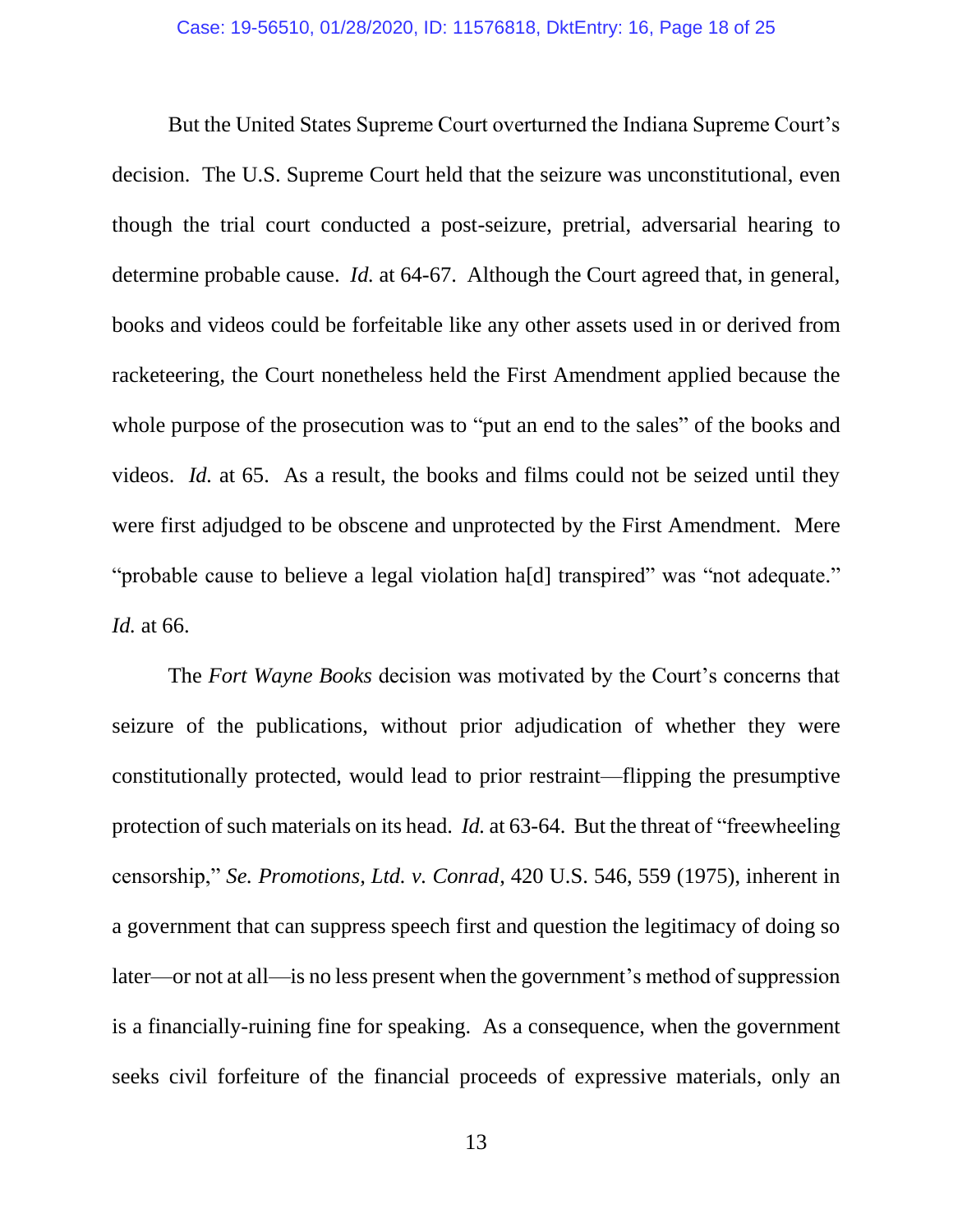#### Case: 19-56510, 01/28/2020, ID: 11576818, DktEntry: 16, Page 19 of 25

adversarial hearing, where the protected status of the materials can be fully adjudicated, can sufficiently allay the dangers of censorship. *Fort Wayne Books*, 489 U.S. at 63.

Contrary to the District Court's reading, *see* ER 7-8, *Fort Wayne Books*' instruction on the procedural hurdles the government must clear before it can suppress speech does not stop at prior restraints. The mere fact that the government is seizing publishing proceeds, rather than the publications themselves, does not change the calculus: content-based financial burdens on speech impede free expression just as much as seizure itself, and thus are just as constitutionally suspect. *See supra* 7-10. Again, the government cannot accomplish indirectly what it is not permitted to accomplish directly. And here, the government has done exactly what *Fort Wayne Books* forbids: It has seized *all* of the publishing proceeds based solely on *ex parte* assertions of probable cause. Its probable cause showing, moreover, comprises affidavits from only one law enforcement official—precisely the scenario that the Court found unconstitutional over fifty years ago. *See Marcus v. Search Warrants of Prop.*, 367 U.S. 717, 731-33 (1961) (finding unconstitutionally deficient seizure of publications based only on "the strength of the conclusory assertions of a single police officer, without any scrutiny by the judge of the materials considered by the complainant to be obscene."). As *Fort Wayne Books* made clear, a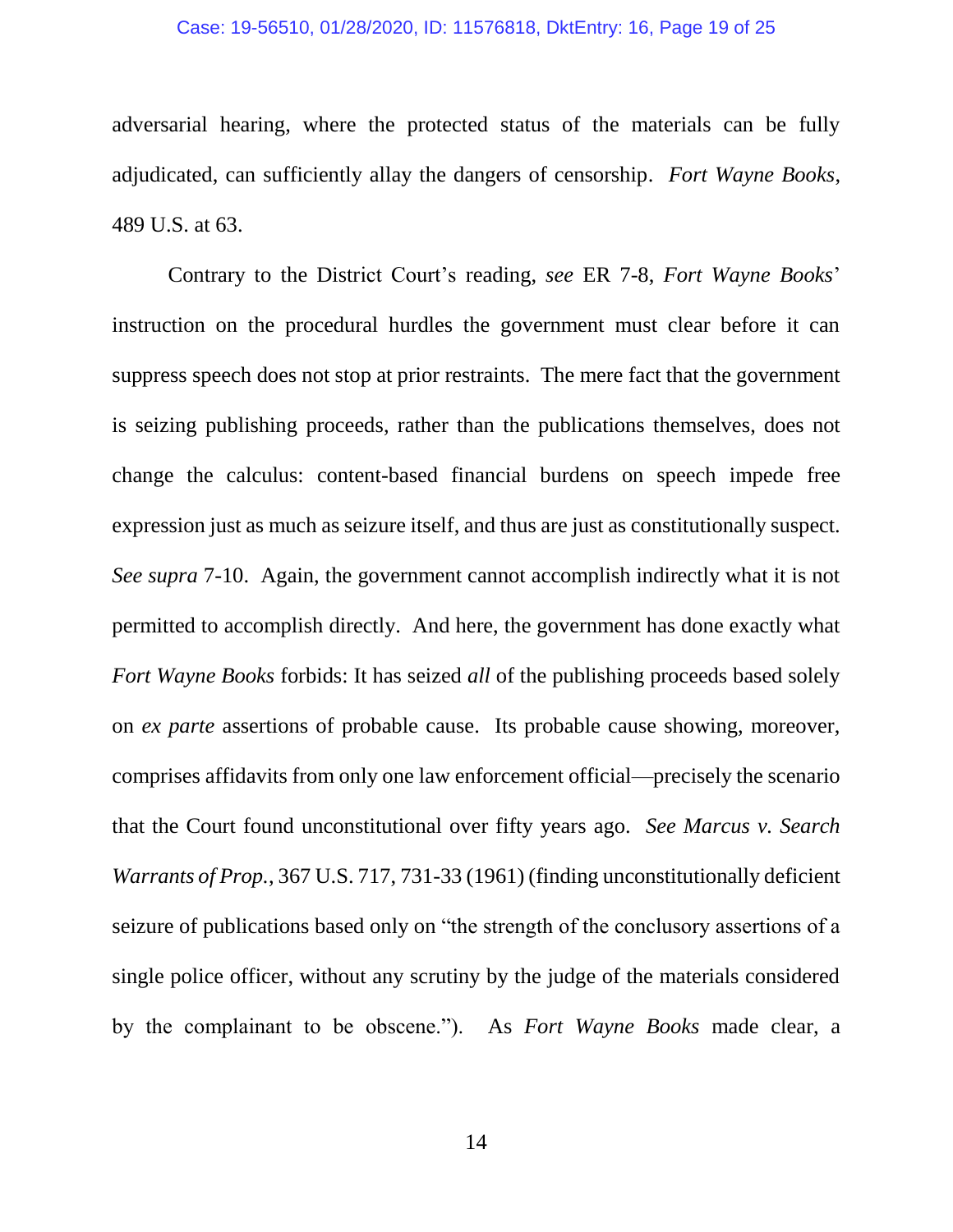consequence as dire as seizure of presumptively protected publishing proceeds demands process far more substantial than this.

# **C. The Government Is Using Seizure of Publishing Proceeds to Punish Disfavored Speech.**

This case is simply the latest chapter in a long history of government attempts to penalize disfavored speech. For decades, the government has been trying to harass disfavored speakers by abusing its prosecutorial powers—including through civil asset forfeiture—to drive the speakers out of both the market economy and the marketplace of ideas. And the Supreme Court has long recognized that such attempts are invidious to the First Amendment, and intolerable in a free society. *See Simon & Schuster*, 502 U.S. at 116-23 (finding law requiring escrow of publishing proceeds unconstitutional burden on speech); *see also Fort Wayne Books*, 489 U.S. at 63, 65-66 (finding seizure of thousands of adult bookstores' "presumptively protected books and films," without adversarial hearing, unconstitutional); *Dombrowski v. Pfister*, 380 U.S. 479, 493-94 (1975) (finding law permitting criminal prosecution for "subversive activities" chilling of protected speech and unconstitutionally overbroad); *Bantam Books, Inc. v. Sullivan*, 372 U.S. 58, 61-63, 64, 70-71 (1963) (finding obscenity commission's practice of notifying book distributors of "objectionable" material within their books, alluding to prosecution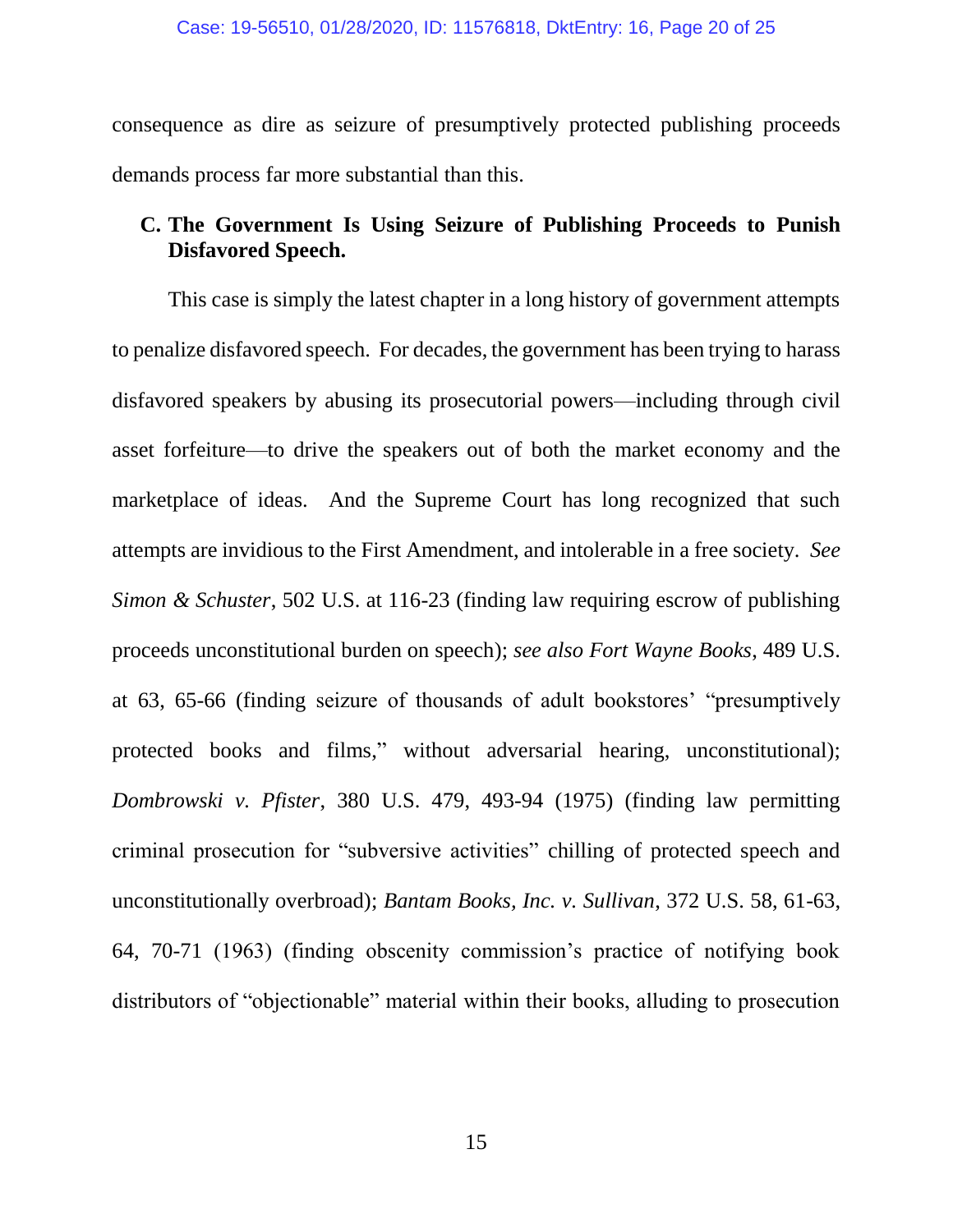#### Case: 19-56510, 01/28/2020, ID: 11576818, DktEntry: 16, Page 21 of 25

in their notice, and circulating lists of "objectionable" publications to local police departments, unconstitutional).

The government's overzealous campaign against Backpage.com and its former owners is reminiscent of the government's "Project PostPorn" campaign in the 1980s. As detailed in *United States v. PHE*, the government in the 1980s undertook a "coordinated, nationwide prosecution strategy against companies that sold obscene materials," aimed at driving the adult entertainment industry to extinction by undermining its profitability. 965 F.2d at 850. In executing this "strategy," prosecutors attempted to extort plea agreements from defendants by threatening them with "multiple prosecutions" if they did not cease distribution "of all sexually oriented materials, not simply those that were obscene"—prosecutions that would bankrupt the defendants. *Id.* at 851. The prosecutors made these threats with full knowledge that, if the defendants took the plea, they would be required to "stop sending material that was protected by the First Amendment." *Id.* Defendants did not take the plea; as a consequence, they were subjected to costly prosecutions, "intrusive and intimidating" investigations, and "harass[ing]" subpoenas—all in an effort to stop defendants from distributing materials that the government knew were, in part, constitutionally protected. *Id.* at 851-52 (citation omitted). Thus, as the Court found, the government was "motivated by a desire to discourage expression protected by the First Amendment." *Id.* at 853, 854, 860-61.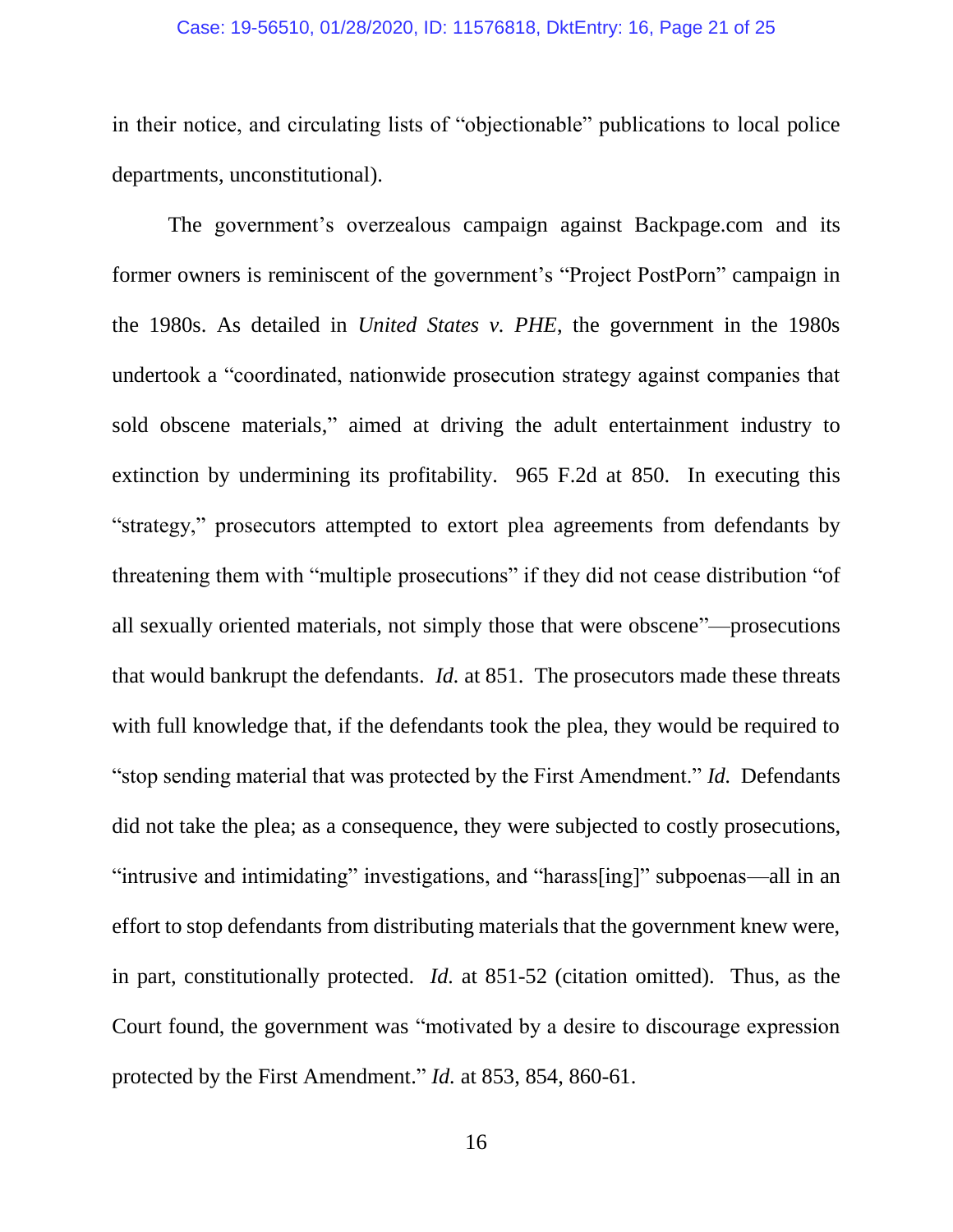The campaign against Backpage.com is quite similar. Backpage.com has been repeatedly subjected to prosecutorial attempts to impose criminal liability for what courts have repeatedly recognized is constitutionally protected expression. *See* Appellant's Br. at 6-8 & n.3. The government, however, has not stopped with prosecuting Backpage.com. Instead, it appears that the government intends to bankrupt anyone who has ever had anything to do with Backpage.com. The government's unconstitutional seizure of proceeds from the website's former owners, as well as proceeds from their weekly newspapers, is simply one more attempt to erode the First Amendment's carefully erected bulwarks around free expression. *See Bantam Books*, 372 U.S. at 67. This Court should not countenance this attempt.

#### **CONCLUSION**

For the forgoing reasons, *Amici* respectfully requests that this Court reverse the District Court's order denying Appellant's Motion to Vacate, and issue an order vacating the seizures.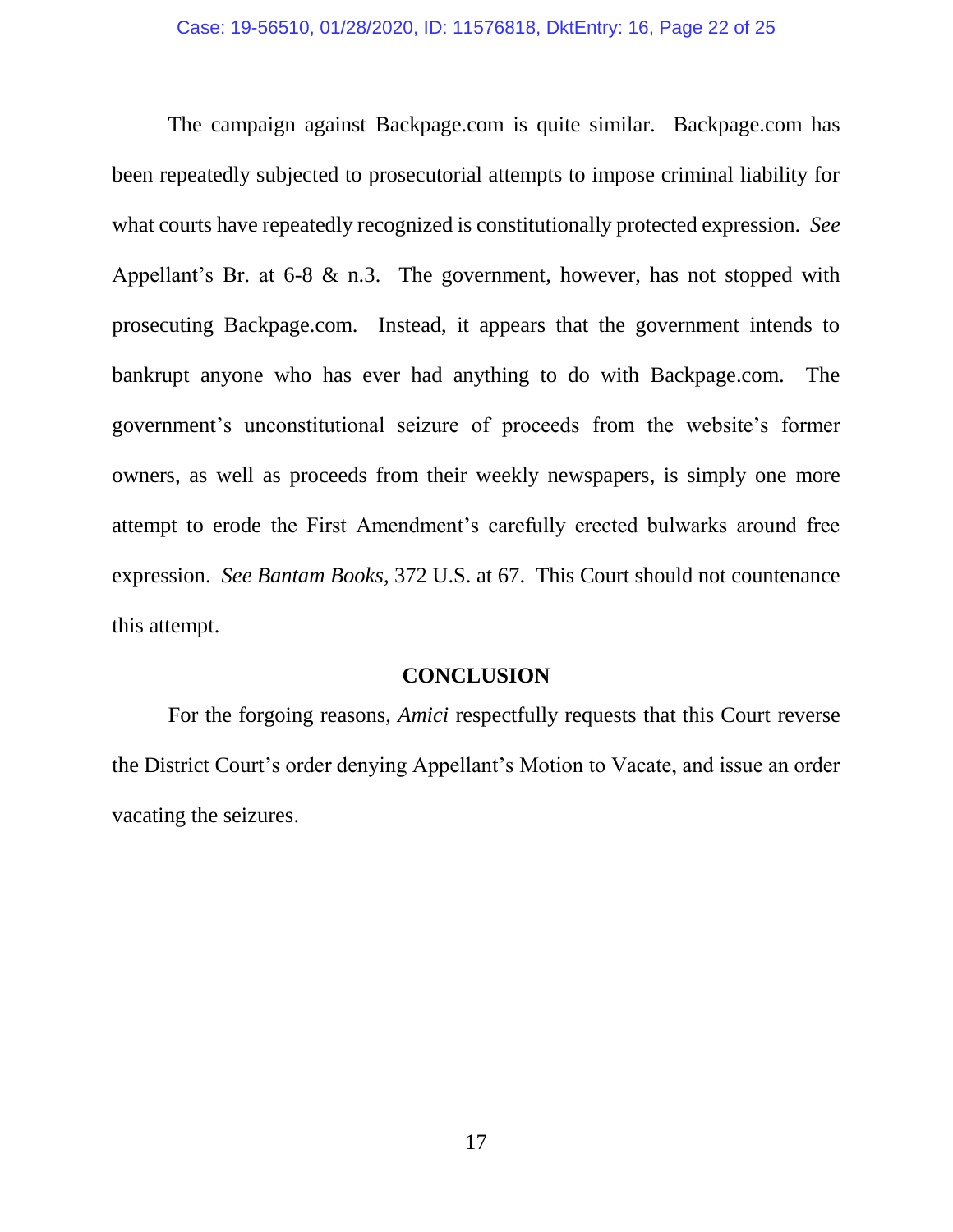January 28, 2020 Respectfully submitted,

*/s/ Jessica Ring Amunson* Jessica Ring Amunson *Counsel of Record* Tassity Johnson Jenner & Block LLP 1099 New York Ave., NW, Suite 900 Washington, DC 20001 (202) 639-6023 jamunson@jenner.com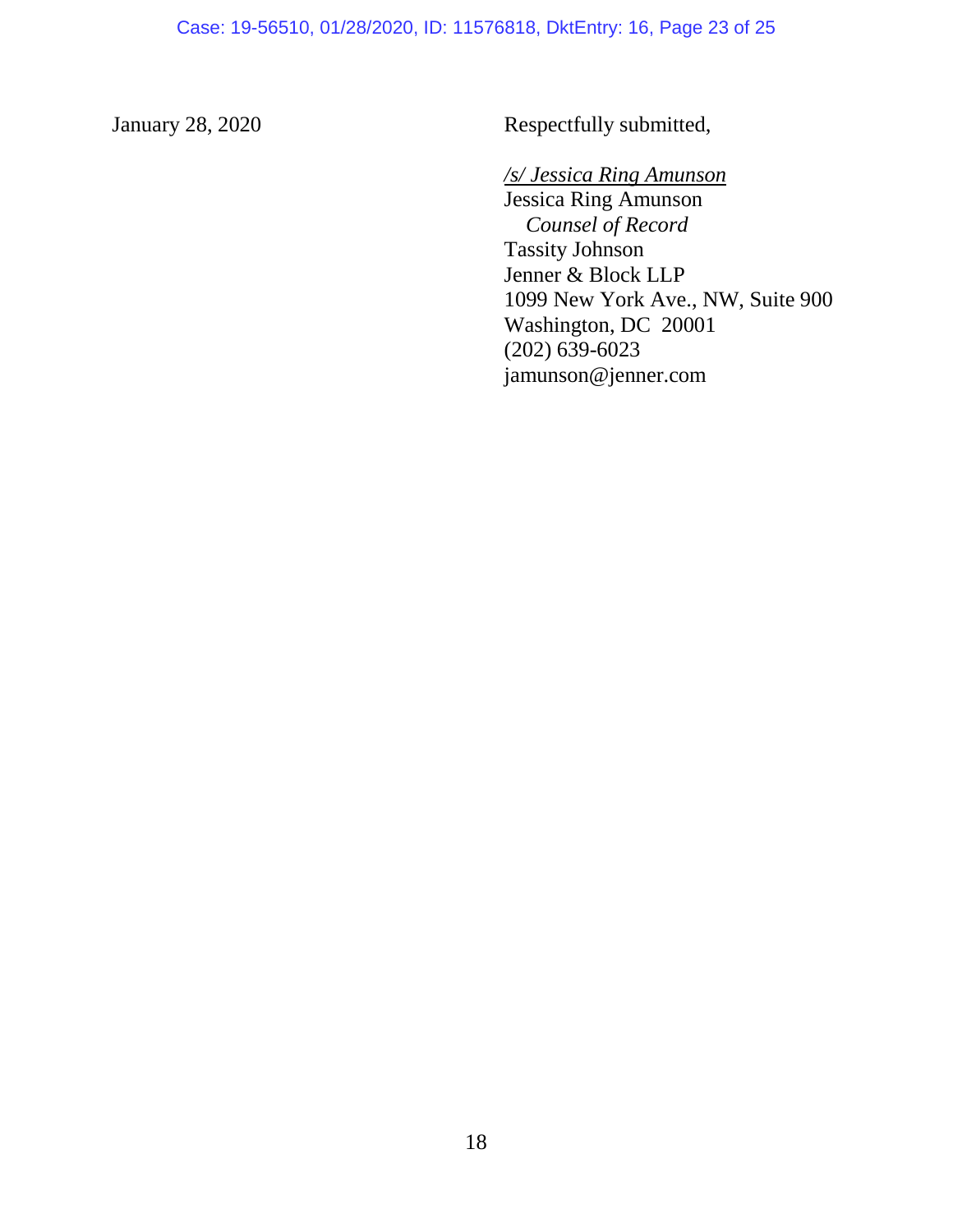## **CERTIFICATE OF SERVICE**

I hereby certify that on January 28, 2020, the foregoing Brief of the DKT Liberty Project, the Cato Institute, and the Reason Foundation as *Amici Curiae* in Support of Appellants was filed electronically through the Court's CM/ECF system. Notice of this filing will be sent by e-mail to all parties by operation of the Court's electronic filing system.

> */s/ Jessica Ring Amunson* Jessica Ring Amunson